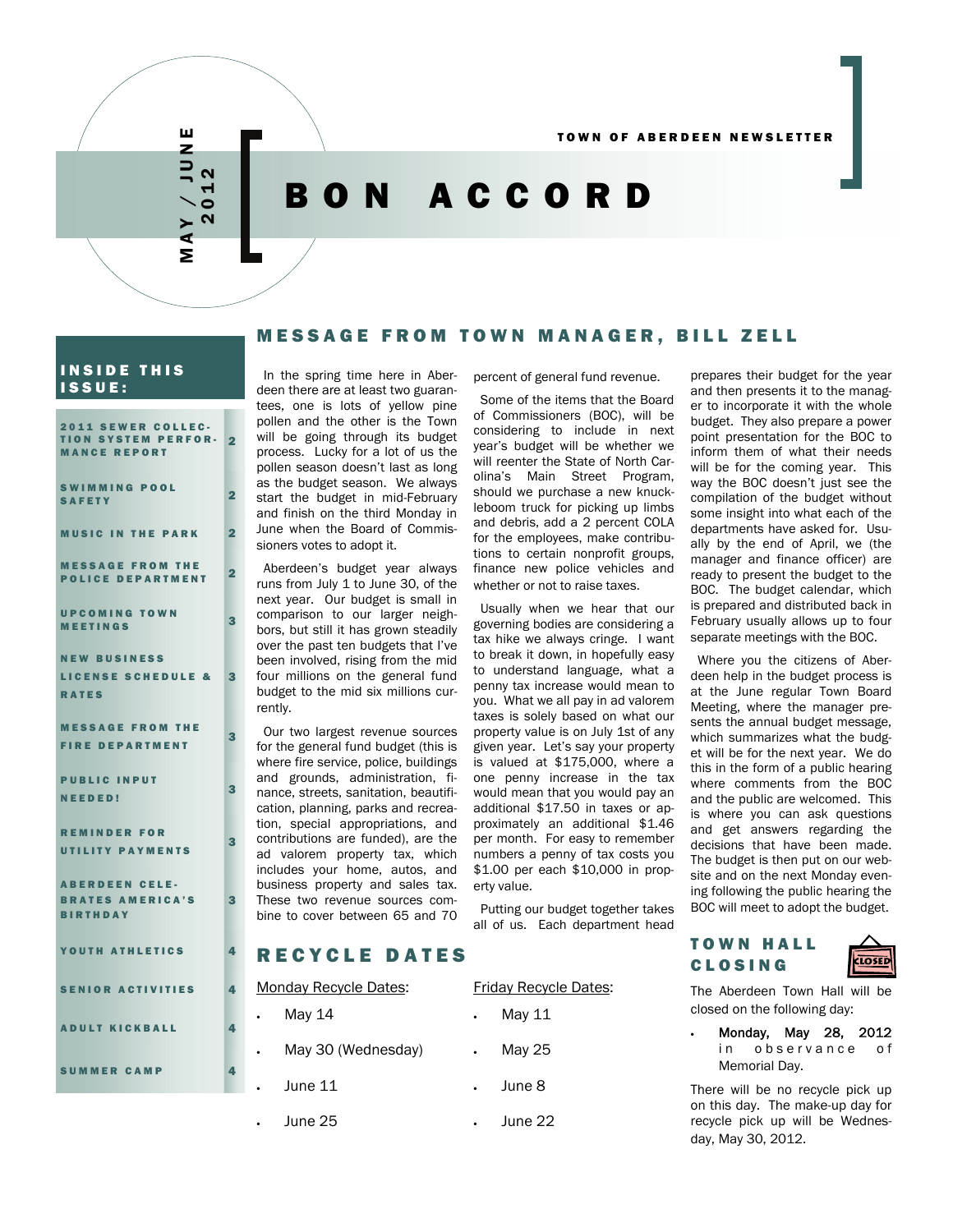#### Page 2 BON ACCORD Page 2

# 2011 SEWER COLLECTION SYSTEM **PERFORMANCE** REPORT

Overall the Town of Aberdeen's system performance is good. The main problems consist of root, grease, inflow and infiltration. The Public Works Department is currently replacing old lines, video taping other trouble areas, and sealing older manholes.

#### 2011 There were no violations.

Spills that were less than the required overflow, we have not listed. Spills that do not enter surface waters are dammed up to prevent spreading downstream and treated with an application of lime and then removed and taken to the Moore County Waste Water Treatment Plant.

I certify under penalty of law that this report is complete and accurate to the best of my knowledge. I further certify that this report has been made available to the users or customers of the named system and that those users have been notified of its availability.

-James Robert Matthews, Steve Templin, and William R. Monroe

Facility/System Name: Town of Aberdeen

Responsibility Entity: Town of Aberdeen Public Works Department

Person in Charge/Contact: James Robert Matthews (910-944-7012)

Alternate Contact: William R. Monroe (910-944-7012)

Applicable Permit (s): Grade II Collections System Only

Description of Collection System or Treatment Process: Approximately 20 miles of sanitary sewer main; approximately 2 miles of sanitary forced sewer main; 8 sewer lift pump stations – treatment is provided by Moore County.

## SWIMMING POOL SAFETY

Above ground pools with circulating pumps must be ground-fault protected. A Ground Fault Circuit Interrupter (GFCI) device is re-

quired to prevent electrical shock. Homes built within the past ten years should have outside receptacles that are GFCI protected. Homes older than ten years may not have GFCI protection. If you are unsure, have a qualified person check. All pools do require permits and inspections. Please check with the Town's Planning and Inspections Department if you have any questions at 944- 7024.

# MUSIC IN THE PARK

Aberdeen Parks and Recreation Department is sponsoring "Music in the Park" concerts this summer. This season is bringing a blend of local and regional talent to Aberdeen Lake Park.

This series was developed with the intent of exposing a variety of styles of music to the citizens. These concerts include family fun with music for everyone!

With the support of the Arts Council of Moore County, the Parks and Recreation Department can offer these concerts to the public free of charge.

The first concert in the series is on Saturday, June 2<sup>nd</sup>. The Army Jazz Band will be performing jazz numbers and songs for all ages!

Vendors will be onsite selling food and drinks.

The public is invited to bring blankets and lawn chairs, but please no coolers, alcoholic beverages, or pets. All concerts begin at 6:00 p.m. and conclude between 8:00 p.m. - 9:00 p.m.

For additional information, please contact Parks and Recreation Director Leigh Baggs at 944-PARK (7275) or at lbaggs@townofaberdeen.net.

# MESSAGE FROM THE POLICE DEPARTMENT

As spring unwinds and summer approaches most of us look forward to spending a lot more time outside and going places. The weather is nice and we want to take our most faithful companions with us. No, I am not talking about our spouses and children, I am talking about the ones that don't moan, groan, gripe, and complain when we have to make that "one" more stop - it's the family pet.

We love our pets and we want to offer them a change of pace and give them the chance to go with us.

We have to be careful when taking our pets out. Remember that pets can't go into every store, not all businesses are pet friendly. When you take your pet, plan your outing with your pet in mind and limit travel to those places that do welcome our four legged companions. Remember when a car is closed up on a hot day it is no place for any person or animal.

Davis Instruments did a study in 2002 on how hot it can get in parked cars. Does this really sound like something you want to put your pet through? The following are some of the results from the study:

- On a day when the outside temperature was 73° Fahrenheit, it took only 20 minutes for the temperature sensor inside the car to reach a lethal level of 107° Fahrenheit.
	- On a day when the outside temperature was 86° Fahrenheit, it took only 10 minutes for the temperature sensor inside the car in the shade to reach a lethal level of 109° Fahrenheit.
- On a day when the outside temperature was 86° Fahrenheit, it took only 5 minutes for the temperature sensor inside the car placed in direct sunlight to reach 132° Fahrenheit.

Cruelty to animals is a crime in North Carolina that is charged by the Aberdeen Police Department and prosecuted by the Moore County District Attorney's office. Leaving your animal in a closed car on a hot day is considered to be cruelty to animals and the state statute will be enforced.

Enjoy the warm weather but take the necessary steps to protect the members of your family that have no voice. Plan your trips to pet friendly locations or travel with another person and leave them in the car with the pets to make sure that the A/C stays on while you are out of the car.





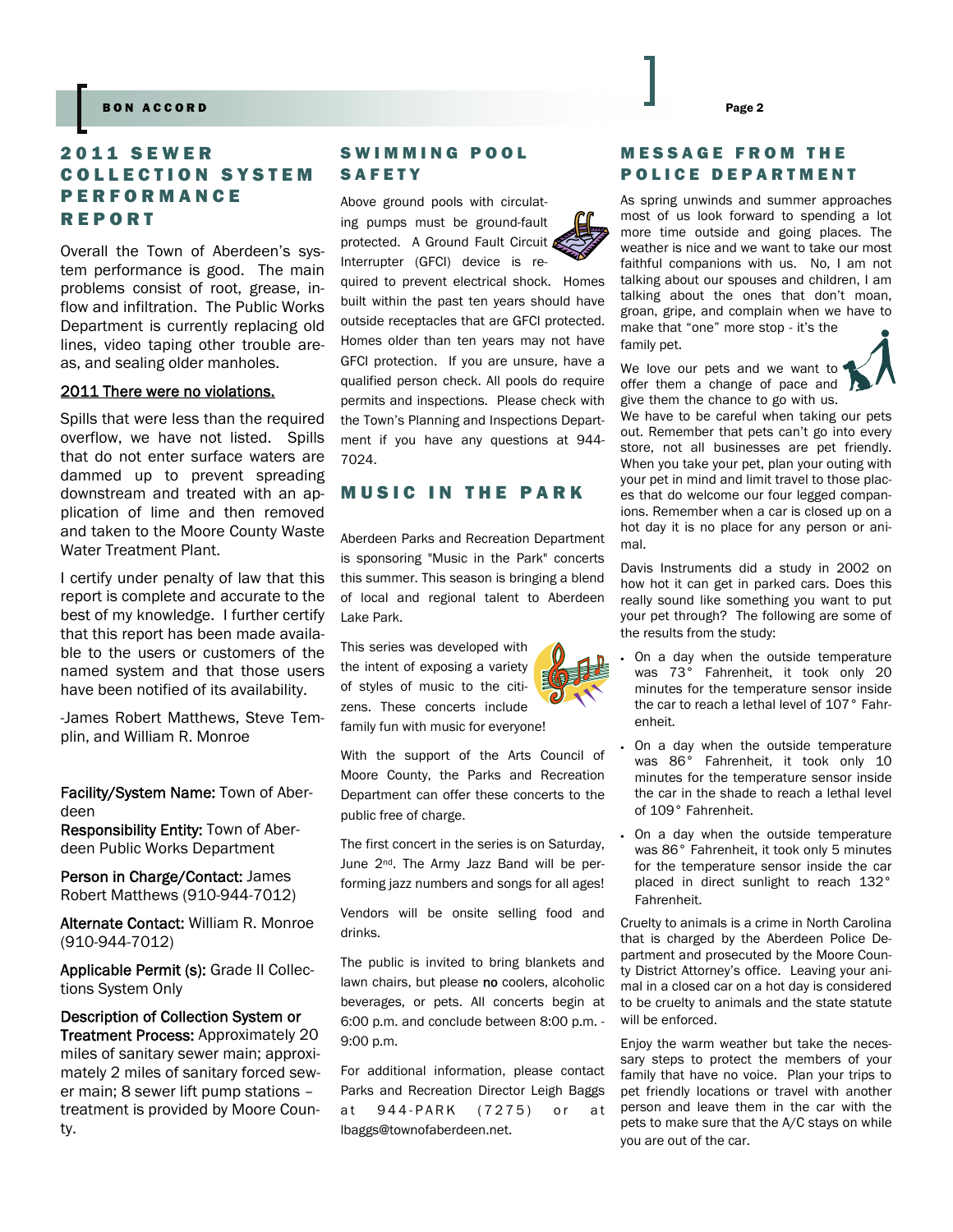# UPCOMING TOWN MEETINGS

- Town Board Budget Meeting Tuesday, May 1, 2012 at 5:30 p.m.
- Town Board Work Session Thursday, May 3, 2012 at 5:30 p.m.
- Town Board Budget Meeting Tuesday, May 8, 2012 at 5:30 p.m.
- Town Board Budget Meeting Thursday, May 10, 2012 at 5:30 p.m.
- Regular Town Board Meeting Monday, May 14, 2012 at 6:00 p.m.
- Planning Board Meeting Thursday, May 17, 2012 at 6:00 p.m.
- Town Board Work Session Thursday, May 31, 2012 at 5:30 p.m.
- Regular Town Board Meeting Monday, June 11, 2012 at 6:00 p.m.
- Planning Board Meeting Thursday, June 21, 2012 at 6:00 p.m.

# NEW BUSINESS LICENSE SCHEDULE AND RATES

Anyone doing business in the Town of Aberdeen is required to have a Privilege/Business License. The Board of Commissioners recently adopted a new Ordinance to collect fees based on gross receipt for retail/grocery/ general/wholesale/distributors/ manufacturers. The information and sample forms were mailed out to all businesses that would be affected by this change. Also, the information will again go out in the mail for the renewals and how to figure your new fees will be enclosed. If you didn't receive a letter or for more information, contact Shelbi O'Brien at (910) 944-7799 or sobrien@townofaberdeen.net.

# MESSAGE FROM THE FIRE DEPARTMENT

Spring is upon us and summer is moving in fast. We'd like to take a moment to remind you to discuss and practice escape plans with your family. In the event of a fire, remember time is the biggest enemy and every second counts! Make it a routine to practice a home escape plan frequently with your family.

Develop a home fire escape plan and designate a meeting place outside. Make sure everyone in the family knows two ways to escape from *every*  room. Practice feeling your way out with your eyes closed or blindfolded. This is a great activity that is fun for children, because they are learning at the same time. Remember to never stand up in a fire, always crawl low under the smoke and try to keep your mouth covered. *Never* return to a burning building for any reason; it may cost you your life. Practice your escape plans during the day and at night. The better you and your family know how to escape, the better your chances are in the event of a real fire.

# PUBLIC INPUT NEEDED!

The Town of Aberdeen Parks and Recreation Department is conducting a Public Hearing on the Comprehensive Plan for Parks, Recreation Programs, Special Events, Greenways, and Open Space on Thursday, May 10<sup>th</sup> at 5:30 p.m. at the Aberdeen Recreation Station. The purpose of the public meeting is to receive comments from citizens about their needs and wishes for parks and recreational opportunities in Aberdeen.

This public comment meeting is part of the process utilized by Site Solutions, who has been hired by the Town of Aberdeen to prepare this document. Site Solutions has completed an Inventory of Existing Facilities and Analysis of Community Standards. These two chapters of the Comprehensive Plan can be reviewed on the Town's website under the Parks and Recreation Department's section.

If you cannot attend this meeting, but would like to express comments or for additional information, contact Leigh Baggs at 944-PARK or lbaggs@townofaberdeen.net.

# REMINDER FOR UTILITY PAYMENTS

Please remember that there is a \$5.00 or 5% late fee added to all bills not paid by 5:00 p.m. on the 21st of May. Those bills not paid by 5:00 p.m. on the 5th  $\sqrt{2}$ of June will have a \$25.00 penalty added to the account and will be disconnected on *Wednesday, June 6, 2012.*

# ABERDEEN CELE-BRATES AMERICA'S BIRTHDAY

Aberdeen plans to celebrate America's Birthday with a day of fabulous fun activities on Wednesday, July 4th. The 2012 "Fun Family Fourth of July" sponsored by the Aberdeen Parks and Recreation Department, will be held at Aberdeen Lake Park.

The Town of Aberdeen's 48th Annual Celebration will offer entertainment and activities for people of all ages. Activities and games will start at 5:30 p.m., with live music beginning at 6:00 p.m.

Admission is free to the park. Children can purchase a wrist band for \$3.00, which will allow them to participate in games and a variety of activities, win prizes, and have their face painted.

Some of the activities include face painting, inflatable bouncy castles, and games. The games for children and teenagers

include duck pond, patriotic cookies, patriotic bean bag toss, basketball toss, crafts, and American bead necklaces. Glow in the dark necklaces and American flags will be



sold by two local organizations. Pony rides will also be available for children.

Red, white and blue colors will adorn the park as folks gather to honor America and to celebrate this patriotic day! Citizens of all ages are encouraged to dress in their patriotic colors and participate in the costume contest. Prizes will be awarded in the Most Patriotic, Best Costume, and Most Original Costume.

There will be several food vendors present selling funnel cakes, barbecue, lemonade, hot dogs, Philly steak sandwiches, tacos, sodas, Italian icees, pop corn, and cotton candy.

Grab your blankets and lawn chairs and bring the family and friends. *Please no pets, no alcoholic beverages, no personal fireworks, and no coolers!* 

The day will conclude with one of the largest and most exciting fireworks displays in the region. For additional information, please call the Aberdeen Parks and Recreation Department at 944-PARK.